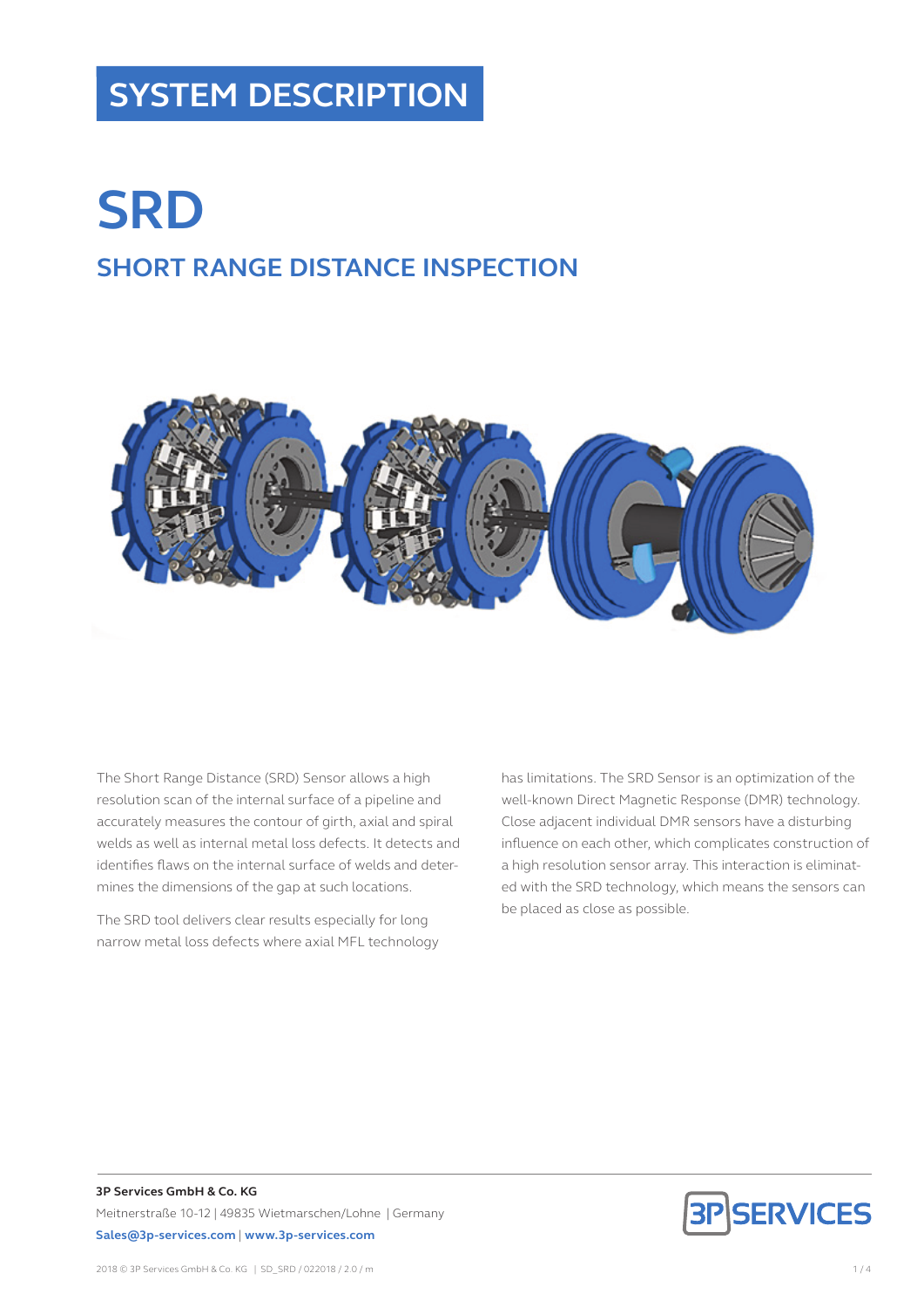# **SYSTEM DESCRIPTION**

Each SRD sensor measures the distance from its own location to the closest ferritic steel surface. It has a focused viewing angle and thus refers to a certain area of the steel surface ("sensor reference area"). In this regard, the SRD sensor has a certain similarity with a UT test head. However, different from UT, the SRD measurement does not penetrate into the steel; it has, therefore, only a single "reflector", which is the steel surface.

The SRD measurement delivers accurate distance readings as long as the sensor is in a rectangular position towards an even steel surface. Local metal loss is measured very accurately when the metal loss area is larger than the sensor reference area. There is an averaging effect on readings in areas where the sensor reference area contains multiple distances from the sensor face, for example if a pit has a smaller diameter than the sensor reference area and in transitions between WTs.



The tool has independent sensor carriers, which are guided over the pipe wall with defined distance. Each sensor carrier has a number of sensors measuring the distance to the pipe and is guided by two wheels. In order to get complete 360 degree inspection results the different sensor carriers overlap. If a wheel of one sensor carrier runs over a feature or anomaly, the affected area is inspected by another sensor carrier having the wheel next to the feature. The number of sensor carriers and the number of internal sensors of each carrier varies depending on the inspection tool size.

# **SENSOR SYSTEMS ELECTRONIC SYSTEM**

A purpose-built master microprocessor system controls the entire electronic; it is also used to generate early information about the correct functioning of the individual electronic systems after the inspection run and retrieval of the tool. All data received from the individual measuring units are continuously recorded, digitised, and stored in solid state memory.

## **BATTERY PACK**

The life time of the system is scalable and can be extended using battery packs with higher capacity. The size of the housing for the battery pack increases accordingly.

#### **3P Services GmbH & Co. KG** Meitnerstraße 10-12 | 49835 Wietmarschen/Lohne | Germany **Sales@3p-services.com** | **www.3p-services.com**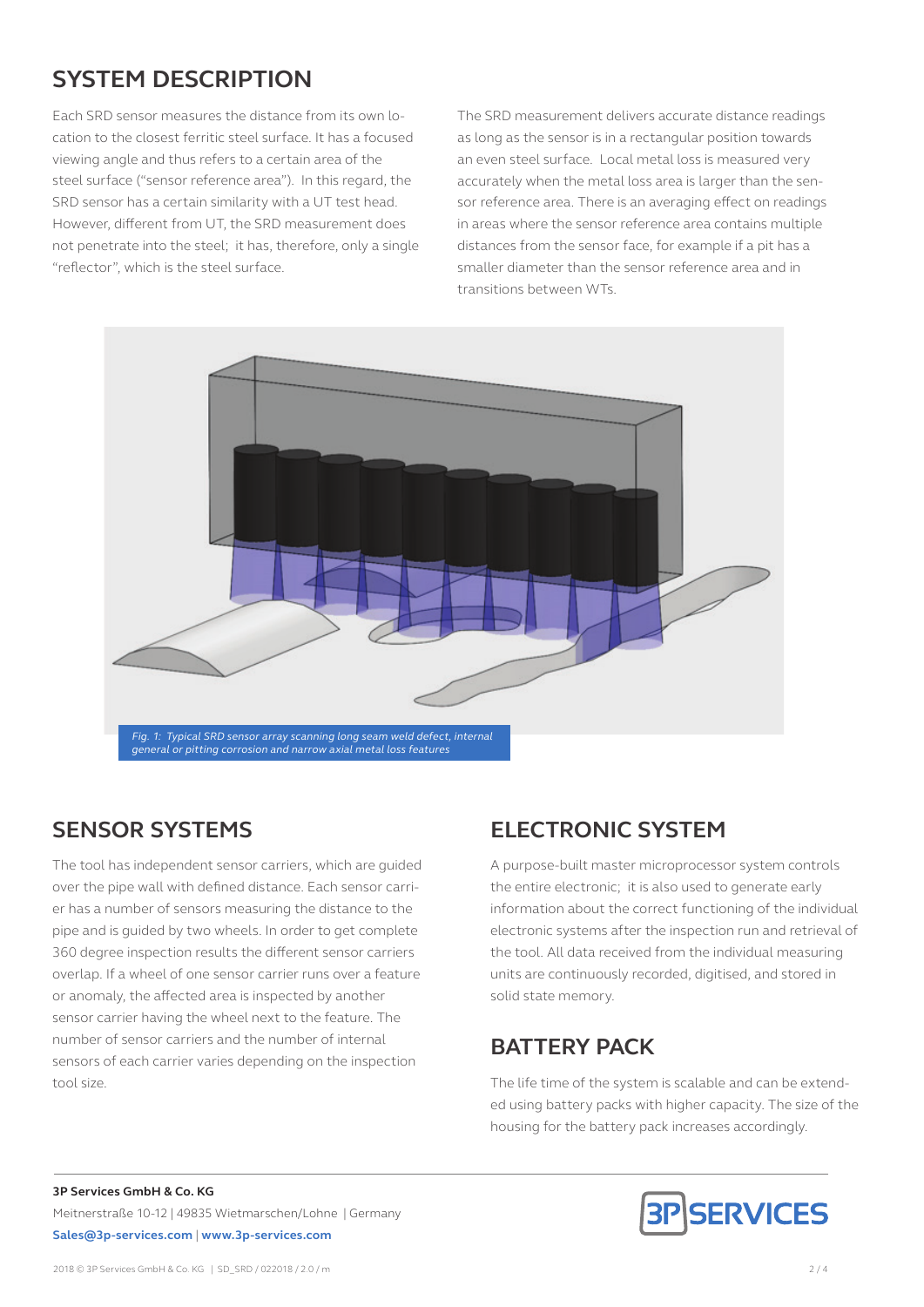## **PRACTICAL APPLICATIONS**

#### **Detection of critical longitudinal seam welds**

The SRD tool scans the weld contour and weld zone in high resolution and clearly distinguishes between presence and absence of the weld.

#### **Measurement of internal layer**

In combination with GEO or wall guided DMR sensors, the SRD tool scans the condition of an internal non-metallic layer. Irregularities in an internal coating, such as a repair layer or a concrete liner, can be identified. Presence of a layer of paraffin can also be identified. Metal loss that coincides with the internal layer irregularity, as well as metal loss under an integral internal layer is also detected and measured.

#### **Inspect for internal metal loss**

The SRD tool inspects for internal metal loss. In combination with the MFL technology it can be used for the identification of internal /external defects, and to measure metal loss features under the internal coating on the inner surface of the carrier pipe.

#### **Speed**

SRD sensors' measurements are relatively unaffected by high tool speeds, accelerations and decelerations. They are ideal in challenging pipeline operating conditions such as low pressure/low flow gas lines and slack line conditions in liquid lines.